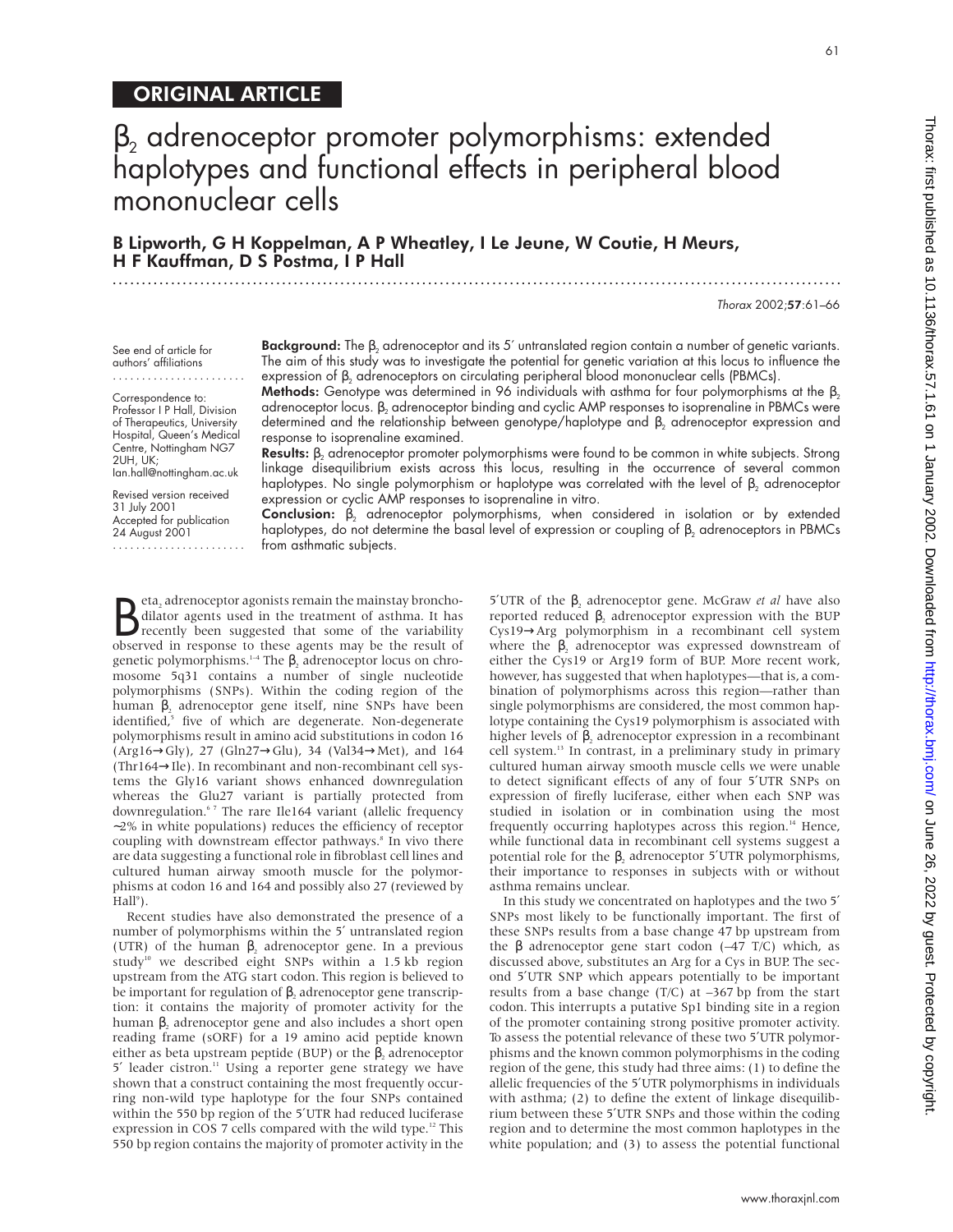effects of 5'UTR polymorphism on  $β$ , adrenoceptor expression in vivo by studying levels of  $β_2$  adrenoceptor expression and cAMP responses to  $\beta$ , agonist in human peripheral blood mononuclear cells (PBMCs) in relation to genotype. Our hypothesis was that individuals carrying the –47 T/C variant, either in isolation or as part of an extended prodownregulatory haplotype, would have lower resting levels of β, adrenoceptors on circulating PBMCs.

# **METHODS**

## **Subjects**

Two populations of asthmatic subjects were used for these studies from Dundee, UK and Groningen, the Netherlands.

# Dundee

Fifty eight patients of mean (SD) age 35 (14) years with forced expiratory volume in 1 second (FEV<sub>1</sub>)  $2.58$  (0.88) l (75.6) (17.9)% predicted) took part in the study; 48% were atopic. All 58 patients were taking inhaled corticosteroids; beclomethasone dipropionate at a mean dose of 522 (456)  $\mu$ g per day in 32, budesonide at a mean dose of 967 (550)  $\mu$ g per day in 18, and fluticasone propionate at a mean dose of 1500 (623)  $\mu$ g per day in eight. Twenty were using long acting  $β$ , agonists (11 salmeterol, eight formoterol, and one bambuterol). All long acting  $β$ , agonist therapy was withdrawn for a washout period of at least 1 week before mononuclear cell tests (see below) were performed. Short acting  $\beta$ , agonists were withdrawn for at least 8 hours. No patients had received oral steroids for at least 3 months before the measurements. The study was approved by the trial ethics committee.

## Groningen

The Dutch patients were taken from a randomised double blind parallel trial on the treatment of nocturnal asthma.<sup>15</sup> Fifty patients entered the study and DNA was obtained from 38 individuals.<sup>15</sup> The mean  $FEV_1$  was 3.37 (0.10) l (86.9 (16.6)% predicted) and mean PC<sub>20</sub> methacholine was 1.78 mg/ ml . Patients were included if they were non-smoking atopic asthmatics aged 18–45 years, reported a history of episodic dyspnoea or wheezing, with bronchial hyperresponsiveness to methacholine bromide ( $PC_{20}$  <9.6 mg/ml). Inhaled corticosteroids were stopped 4 weeks before the study, oral corticosteroids 2 months before the study, and inhaled long acting  $β$ , agonists for 2 weeks. All data reported here were taken from the baseline measurement before the start of study medication. The genetic part of the study was approved by the medical ethics committee of the University Hospital Groningen and additional consent was obtained from all participants.

#### Isolation of peripheral blood mononuclear cells (PBMCs)

30–40 ml of blood was collected into tubes containing EDTA and diluted to 50 ml with phosphate buffered saline (PBS). Equal aliquots of diluted blood were then layered carefully onto 15 ml of Lymphoprep (Nycomed Pharma AS, Oslo, Norway) and centrifuged. A lymphocyte layer was then removed from each tube and combined before two further washes with PBS and centrifugation. The supernatant was discarded and the lymphocyte pellet resuspended in 5 ml PBS or Tris-buffer (Groningen). The preparation was counted to determine lymphocyte numbers and a sufficient volume was removed to obtain a total of  $2.5 \times 10^6$  (Dundee) or  $\times 10^7$  (Groningen) cells for measurement of cyclic AMP stimulation by isoprenaline. The remainder of the suspension was centrifuged, the supernatant discarded, and the lymphocyte pellet resuspended in the suspension buffer to give a concentration of  $2.5 \times 10^6$  (Groningen) or  $5 \times 10^6$  cells/ml.

# **Genotyping**

Polymerase chain reaction (PCR) was used to amplify the  $\beta$ , adrenoceptor regions of interest. Table 1 shows the primers and conditions used for each locus. Coding region polymorphisms at codons 16 and 27 were genotyped using allele specific oligonucleotide (ASO) hybridisation as previously described.16 The –47 polymorphism within BUP was genotyped using a PCR based restriction length polymorphism (RFLP) assay. A *MspA1 I* restriction site is present in the Arg19 (C) form which is not present in the Cys19 (T) sequence. The –367 polymorphism was also genotyped using RFLP; a *Bsu36 I* site is present in the sequence containing the T allele while the C allele obliterates the recognition sequence of *Bsu36 I.*

#### Measurement of cyclic AMP responses and  $\beta_2$ adrenoceptor binding in PBMCs Dundee

Lymphocyte  $β$ , adrenoceptor binding affinity (Kd) and maximum binding density (Bmax) were assayed on the prepared cell suspension (see above) after incubation in a waterbath at 37°C in tubes containing  $(-)^{125}$ I-iodocyanopindolol (ICYP) at eight concentrations from 5 to 160 pM. Half the tubes contained CGP 12177A HCl (1 $\mu$ M) to prevent ICYP binding to the receptor sites. After washing with assay buffer the bound and unbound suspension preparations were aspirated onto filter paper using a Brandel cell harvester and the resultant counts determined using a gamma counter. Specific receptor binding was calculated from total binding minus non-specific binding. Receptor density was calculated by Scatchard analysis using the specific and non-specific binding curves plotted for each concentration of ICYP. The intra-assay coefficient of

| Polymorphism                   | <b>Primers</b>                                                                    | Conditions                | Fragment length (bp) |
|--------------------------------|-----------------------------------------------------------------------------------|---------------------------|----------------------|
| Promoter-367                   | Forward<br>5' CCTCTGCCTCGAGACCTCAAGCC 3'<br>Reverse<br>5' CCGTCTGCAGACGCTCGAAC 3' | 60°C annealing; 30 cycles | 740                  |
| Promoter -47 Arg 19→Cys        | Forward<br>5' CTTCGCGGCTGCCGGCGTG 3'<br>Reverse<br>5' GACATGGAAGCGGCCCTCAG 3'     | 68°C annealing; 34 cycles | 1031                 |
| Coding Arg 16→Gly              | Forward<br>5' CCCAGCCAGTGCGCTTACCT 3'                                             | 60°C annealing; 36 cycles | 234                  |
| Coding $Gln27 \rightarrow Glu$ | Reverse<br>5' CCGTCTGCAGACGCTCGAAC 3'                                             |                           |                      |

Table 1 PCR primers and conditions used to amplify the regions of interest for further analysis. The expected fragment lengths are also indicated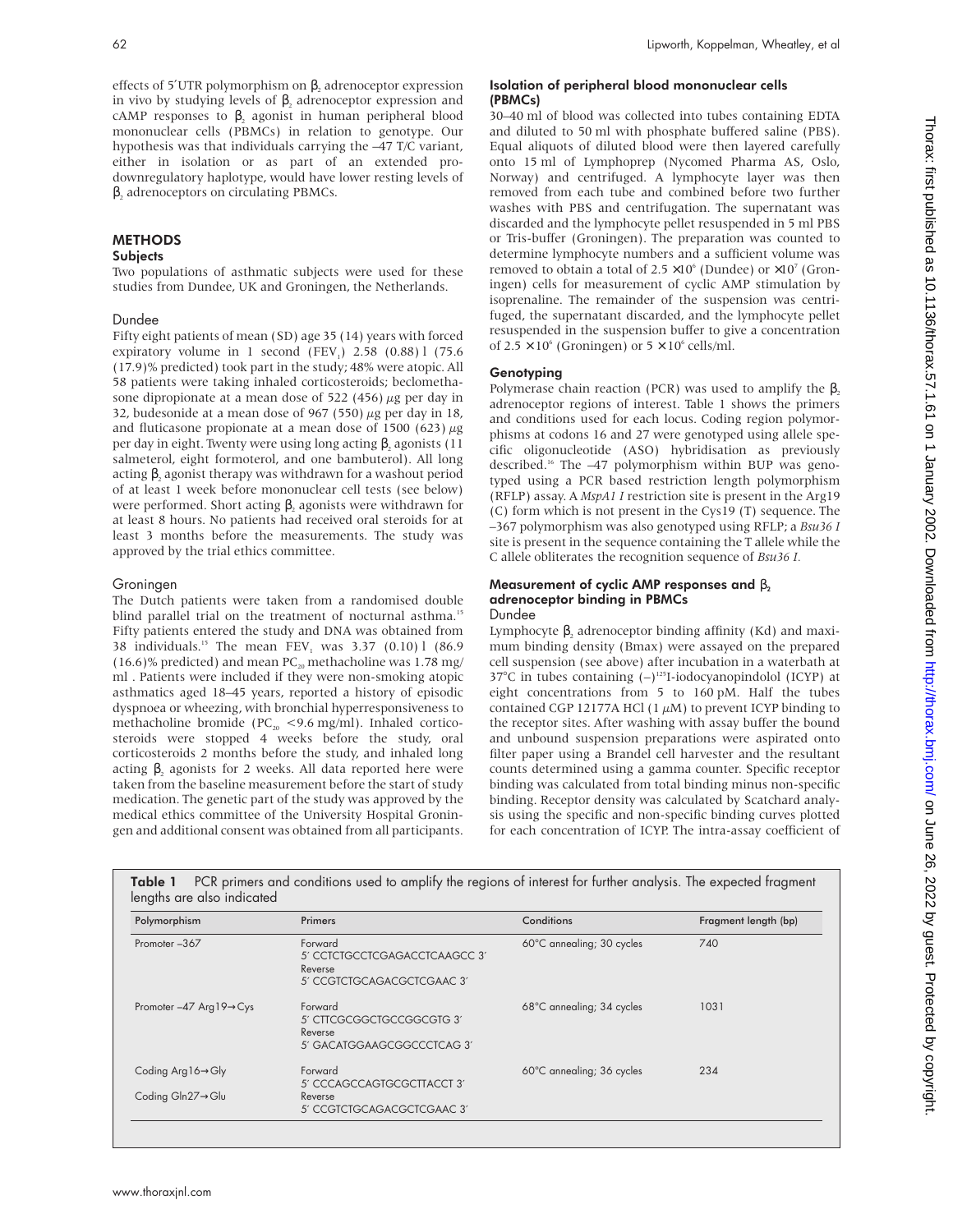| <b>Table 2</b> Allele frequencies of the $\beta_2$<br>adrenoceptor polymorphisms -367 and<br>$-47$ in the 5' flanking region, loci 16<br>and 27 in the coding region $(n = 96)$ |             |                     |  |  |
|---------------------------------------------------------------------------------------------------------------------------------------------------------------------------------|-------------|---------------------|--|--|
| Locus                                                                                                                                                                           | Allele 1    | Allele <sub>2</sub> |  |  |
|                                                                                                                                                                                 |             |                     |  |  |
| $-367$ T/C                                                                                                                                                                      | T: 0.62     | C: 0.38             |  |  |
| $-47$ T/C                                                                                                                                                                       | T: 0.60     | C: 0.40             |  |  |
| Arg $16 \rightarrow Gly$                                                                                                                                                        | Arg16: 0.31 | Gly16: 0.69         |  |  |

variation for analytical imprecision was 5.8% for Kd and 10.3% for Bmax.

Cyclic AMP (cAMP) was determined as follows. The suspension containing  $5 \times 10^6$  cells was centrifuged and the pellet resuspended in PBS containing theophylline  $100 \mu M$ and bovine serum albumin (10%). It was then stimulated with isoprenaline  $10^{-4}$  M during the incubation at 37 $^{\circ}$ C before terminating the reaction by heating to 95°C. After centrifugation the supernatant was removed and cAMP was determined by radioimmunoassay. The intra-assay coefficient of variation for analytical imprecision was 2.0%.

## Groningen

Samples of 2.5  $\times$  10<sup>6</sup> cells in 900  $\mu$ l Tris buffer containing 0.5 mM 3-isobutyl-1-methylxanthine to inhibit phosphodiesterase activity were preincubated for 10 minutes at 37°C. After preincubation, 100  $\mu$ l isoprenaline (final concentration  $1 \mu$ M) was added to duplicate samples. Basal cAMP levels were determined in duplicate by adding 100  $\mu$ l buffer solution. For cAMP accumulation the samples were incubated for another 10 minutes at 37°C. The reaction was stopped by adding  $100 \mu$ l 2 M HCl and 0.1 M EDTA, heated at 80°C for 10 minutes, centrifuged and the supernatants were collected and neutralised with CaCO<sub>3</sub>.<sup>17</sup> After removing excess CaCO<sub>3</sub> the cAMP concentration was measured by immunoassay (Biotrak, Amersham, UK).

The results from the two centres were pooled for analysis by genotype.

## Statistical methods

Haplotype frequency estimation across the four loci was tested using the Estimated Haplotypes (EH) program developed by Ott and colleagues.18 19 Expected and observed frequencies were compared using log likelihood methods. Possible associations between genotypes/haplotypes and clinical phenotypes were tested using one way analysis of variance (ANOVA).

# RESULTS

#### Allelic frequencies of the –367 T/C and –47 T/C  $\beta$ , adrenoceptor polymorphisms and linkage disequilibrium

Both the –47 T/C and –367 T/C SNPs were found to be common in the two groups of white subjects studied. The allelic frequencies of these polymorphisms are shown in table 2 and observed haplotype data are shown in table 3. It can be seen that the polymorphisms at –367 bp and –47 bp are in strong linkage disequilibrium and that linkage disequilibrium also exists between these polymorphisms and those at codons 16 and 27 within the coding region of the gene (table 4). Allelic frequencies were not significantly different in the two populations studied so the data were pooled for all subsequent analyses.

## Effect of  $\beta_2$  adrenoceptor promoter coding region haplotype on  $\beta_2$  adrenoceptor expression and coupling in circulating PBMCs

In an attempt to define the potential functional effects of  $β$ , adrenoceptor polymorphism within the promoter region, we hypothesised that individuals with the Cys19→Arg polymorphism may show reduced levels of  $β$ , adrenoceptor expression in vivo. Levels of  $β$ , adrenoceptor expression, affinity, and function in PBMCs obtained from 58 Scottish asthmatic patients and 38 Dutch patients were therefore examined (table 5). These data show that, when either the BUP Cys19→Arg or the –367 T/C SNP are considered in isolation, no clear functional effects of these polymorphisms are evident. As would be predicted, no effect of the Arg16→Gly and Gln27 $\rightarrow$ Glu  $\beta$ , adrenoceptor polymorphisms is apparent when considered in isolation (table 5).

Although levels of receptor expression measured by binding provide valuable information, it is possible that receptor coupling may be altered without an accompanying change in the

**Table 3** Individual haplotypes observed in the asthmatic population for which all  $loci$  were genotyped  $ln = 03$ 

| $-367$ (T/C) | $-47$ (T/C)    | Arg $16 \rightarrow Gly$ | Gln27→Glu | No.            | % Total        |
|--------------|----------------|--------------------------|-----------|----------------|----------------|
| C/C          | $C/C$ (Arg 19) | Gly16                    | Glu27     | 19             | 20             |
| T/T          | $T/T$ (Cys19)  | Het                      | Gln27     | 10             | 11             |
| T/T          | $T/T$ (Cys19)  | Arg16                    | Gln27     | 9              | 10             |
| T/C          | $T/C$ (Het)    | Het                      | Het       | 8              | 9              |
| T/T          | $T/T$ (Cys19)  | Het                      | Het       | 8              | 9              |
| T/C          | $T/C$ (Het)    | Gly16                    | Het       |                | $\overline{7}$ |
| T/T          | $T/C$ (Het)    | Gly16                    | Het       | 4              | 4              |
| T/T          | $T/T$ (Cys19)  | Gly16                    | Glu27     | 3              | 3              |
| T/T          | $T/T$ (Cys19)  | Gly16                    | Het       | 3              | 3              |
| T/C          | $T/C$ (Het)    | Gly16                    | Glu27     | 3              | 3              |
| C/C          | $C/C$ (Arg 19) | Het                      | Het       | 3              | 3              |
| T/T          | $T/C$ (Het)    | Het                      | Het       | 3              | 3              |
| T/C          | $T/T$ (Cys19)  | Gly16                    | Glu27     | $\overline{2}$ | $\overline{2}$ |
| T/C          | $T/C$ (Het)    | Het                      | Gln27     | $\overline{2}$ | $\overline{2}$ |
| T/T          | $T/T$ (Cys19)  | Gly16                    | Gln27     | $\overline{2}$ | $\overline{2}$ |
| T/C          | $T/T$ (Cys19)  | Het                      | Het       | $\overline{2}$ | $\overline{2}$ |
| T/T          | $T/T$ (Cys19)  | Arg16                    | Het       |                |                |
| T/T          | $C/C$ (Arg 19) | Het                      | Gln27     |                |                |
| T/C          | $C/C$ (Arg 19) | Gly16                    | Het       |                |                |
| T/T          | $T/C$ (Het)    | Gly16                    | Glu27     |                |                |
| T/C          | $T/T$ (Cys19)  | Gly16                    | Gln27     |                |                |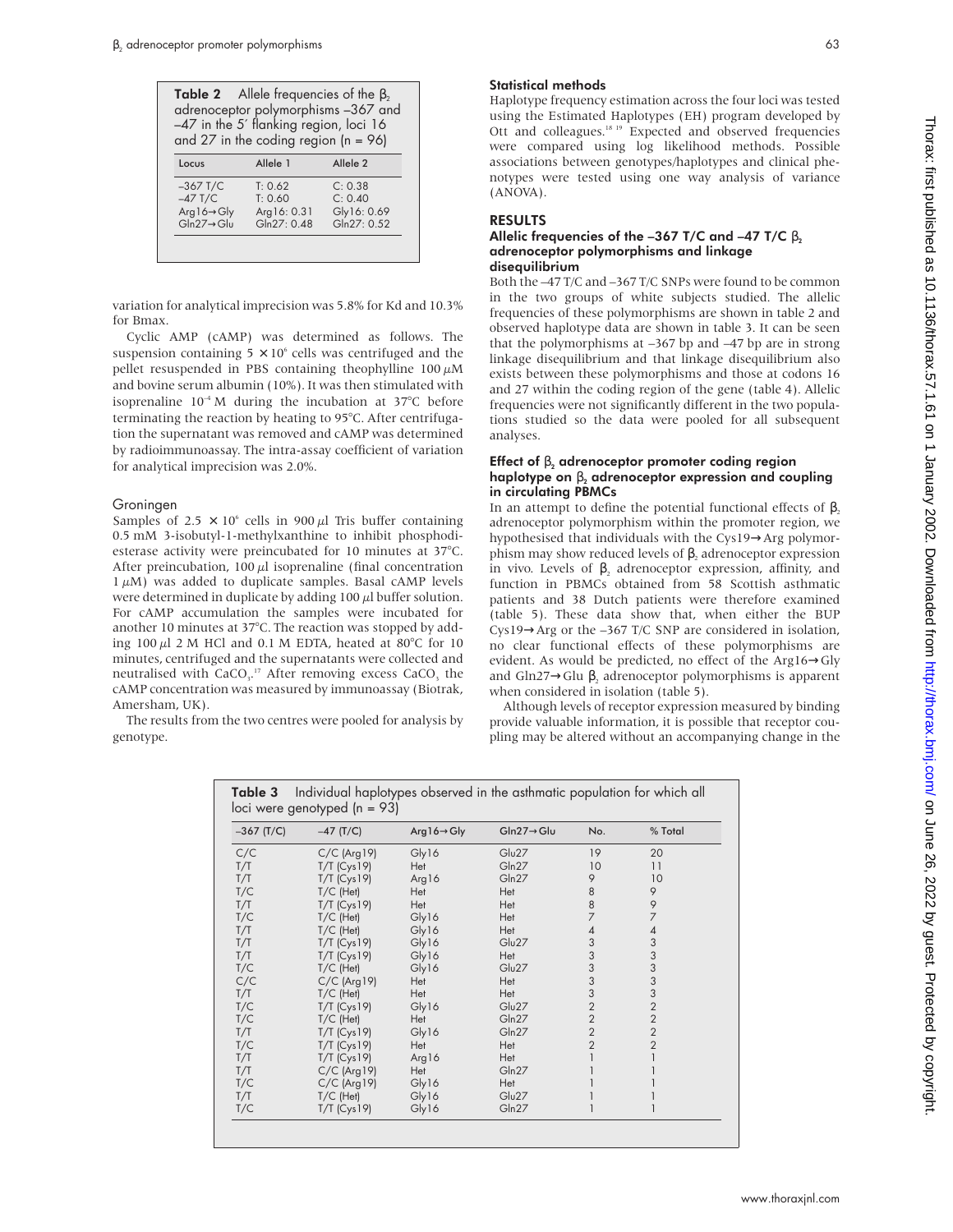Table 4 Haplotype frequencies determined from the data in table 3 using the Estimated Haplotype program to estimate the haplotype combinations of the double, triple and quadruple heterozygous genotypes, both with and without association

| Haplotype    |              |                          |                         | Frequency           |                        |  |
|--------------|--------------|--------------------------|-------------------------|---------------------|------------------------|--|
| $-367$ (T/C) | $-47$ (C/T)  | Arg $16 \rightarrow Gly$ | $Gln27 \rightarrow Glu$ | With<br>association | Without<br>association |  |
| C            | $C$ (Arg 19) | Gly16                    | Glu27                   | 0.32                | 0.06                   |  |
|              | $T$ (Cys19)  | Arg $16$                 | Gln27                   | 0.26                | 0.05                   |  |
|              | $T$ (Cys19)  | Gly16                    | Gln27                   | 0.16                | 0.12                   |  |
|              | $T$ (Cys19)  | Gly16                    | Glu27                   | 0.13                | 0.13                   |  |
|              | $C$ (Arg 19) | Gly16                    | $G\omega27$             | 0.036               | 0.091                  |  |
|              | $C$ (Arg 19) | Arg $16$                 | Gln27                   | 0.029               | 0.023                  |  |
| C            | $T$ (Cys19)  | Gly16                    | Glu27                   | 0.022               | 0.079                  |  |
|              | $C$ (Arg 19) | Gly16                    | Gln27                   | 0.017               | 0.089                  |  |
|              | $T$ (Cys19)  | Arg16                    | Glu27                   | 0.007               | 0.058                  |  |
|              | $C$ (Arg 19) | Arg $16$                 | Gln27                   | 0.007               | 0.038                  |  |
| C            | $T$ (Cys19)  | Gly16                    | Gln27                   | 0.007               | 0.075                  |  |
| C            | $C$ (Arg 19) | Gly16                    | Gln27                   | 0.00006             | 0.052                  |  |

Log<sub>n</sub> (l) χ² statistic = 249.08, df = 11 (p = 0.00008) suggests strong linkage disequilibrium across these loci.<br>Four haplotypes did not occur with association.

Table 5 Mean (SE) β<sub>2</sub> adrenoceptor levels of receptor expression (Bmax), receptor affinity (Kd), and the ability of isoprenaline to stimulate cyclic AMP formation (Emax)

| Loci                     | Genotype                     | Bmax (fmol/mg)                               | p value | Kd (pmol)                                  | p value | Emax<br>(% above basal)                | p value |
|--------------------------|------------------------------|----------------------------------------------|---------|--------------------------------------------|---------|----------------------------------------|---------|
| $-367$ T/C               | T/T<br>T/C<br>C/C            | 2.75(0.32)<br>2.17(0.17)<br>2.43(0.22)       | 0.27    | 21.5(2.26)<br>19.5 (1.80)<br>21.3 (1.69)   | 0.71    | 289 (27.7)<br>452 (57.3)<br>327 (39.3) | $0.01*$ |
| $-47$ T/C                | T/T<br>C/T<br>C/C            | $2.78$ (0.32)<br>2.38(0.19)<br>2.27(0.18)    | 0.27    | 20.5 (2.36)<br>20.9 (1.89)<br>20.4 (1.54)  | 0.98    | 305 (28.4)<br>409 (57.8)<br>331 (37.5) | 0.17    |
| Arg $16 \rightarrow Gly$ | Arg16<br><b>HET</b><br>Gly16 | 2.55(0.22)<br>2.54(0.17)<br>2.33(0.24)       | 0.73    | $25.2$ (3.24)<br>21.3(1.40)<br>18.6 (1.65) | 0.11    | 290 (71.6)<br>363(40.2)<br>339 (31.5)  | 0.68    |
| $Gln27 \rightarrow Glu$  | Gln27<br><b>HET</b><br>Glu27 | $2.48$ (0.23)<br>2.22(0.17)<br>$2.73$ (0.29) | 0.26    | 22.4 (1.96)<br>19.5 (1.73)<br>20.5 (1.88)  | 0.54    | 329 (31.3)<br>353 (31.9)<br>352 (30.9) | 0.89    |

The data were averaged by genotype groups to test for a particular genotype association with a clinical phenotype (ANOVA). Data were derived from a<br>Dundee population (n = 58) and a Dutch population (n=38). \*p<0.05.

overall level of receptor expression. We therefore examined the ability of PBMCs derived from individuals with different genotypes to generate cAMP in response to isoprenaline. No clear differences in the ability of cells expressing different forms of the  $\beta$ , adrenoceptor to generate cAMP was evident between genotypes (table 5), but we did observe a small, statistically significant, increase in cAMP responsiveness in those individuals heterozygous for the –367 T/C SNP. However, no trend was observed in homozygous individuals to support a role for this SNP and we believe this to represent a false positive result. In a post hoc subanalysis we also compared the cAMP responsiveness in those receiving inhaled steroid at the time of the study (the 58 subjects in the Dundee study) and those in whom treatment with inhaled steroids had been discontinued (the 38 Dutch patients). Again, no significant differences were observed between groups defined by genotype (data not shown).

#### Haplotype analysis of  $\beta_2$  adrenoceptor expression in PBMCs

As the in vitro data suggested that effects of  $\beta_2$  adrenoceptor promoter polymorphisms may only be apparent when relevant haplotypes are studied, we attempted to perform a haplotype analysis looking at levels of  $β$ , adrenoceptor expression and coupling in PBMCs studied ex vivo. To maximise the chance of observing effects we only considered individuals homozygous for all the SNPs or those heterozygous at only a single position. This analysis was inevitably complicated by the strong linkage disequilibrium between these SNPs described above: no individuals with the potentially informative BUP Arg19  $β$ , adrenoceptor Gly 16 Gln 27 homozygous haplotype were identified within our population (table 3). No significant difference was observed between levels of expression or cAMP responses to isoprenaline when considered by haplotype (fig 1), although the numbers are inevitably small for this analysis.

# **DISCUSSION**

In this study a structured approach was taken to look for functional effects in vivo of recently described  $β$ , adrenoceptor promoter polymorphisms using PBMCs from patients with asthma. The main conclusions of the study are:

- The 5' UTR  $\beta_2$  adrenoceptor promoter polymorphisms at –367 (T/C) and –47 (T/C) are common in the white population.
- Strong linkage disequilibrium exists across this region which results in the occurrence of several common haplotypes.
- No clear individual effect of  $\beta$ , adrenoceptor promoter polymorphisms can be seen on the level of expression or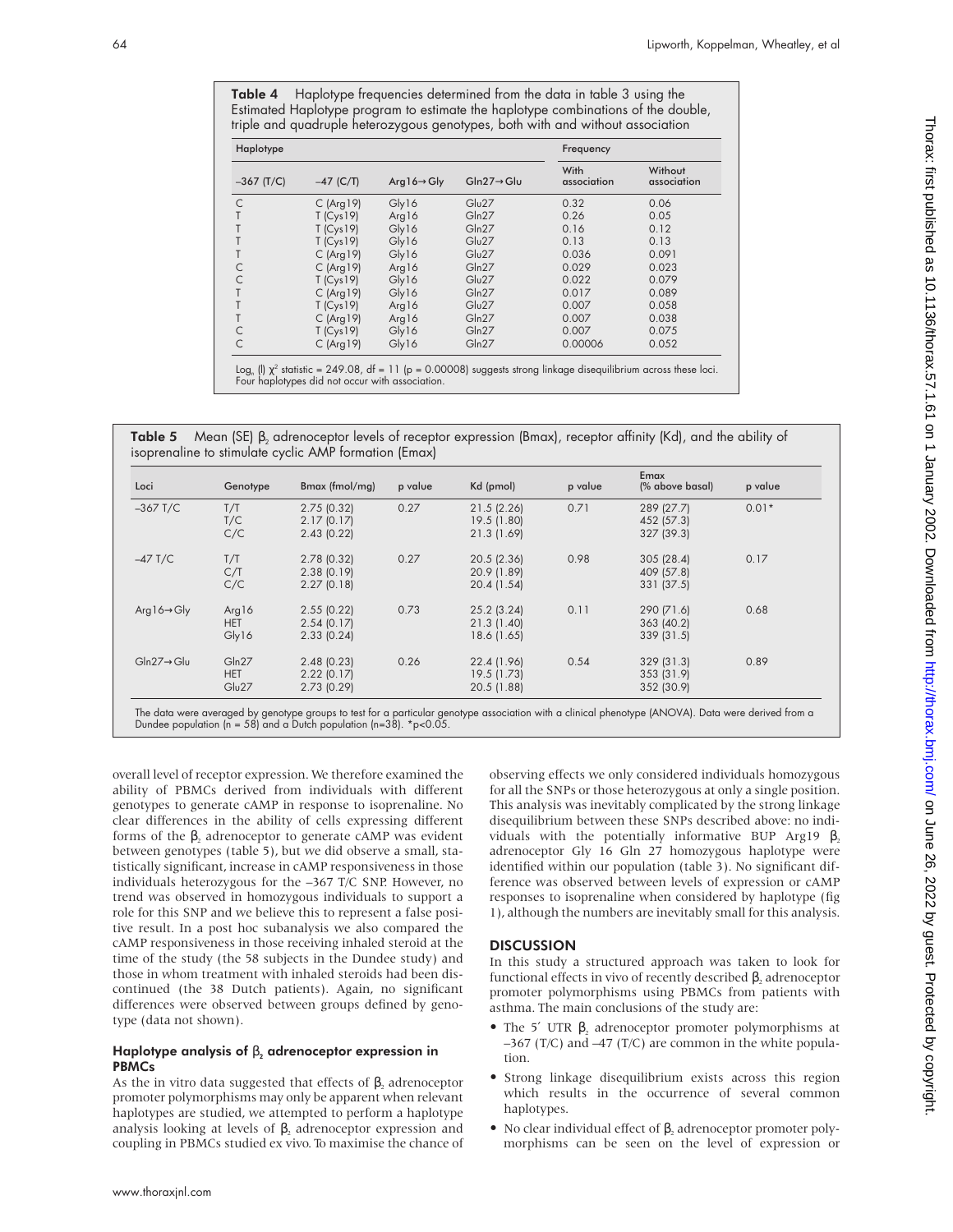

Figure 1 Percentage change in cAMP formation in response to isoprenaline stimulation of PBMCs with respect to haplotype.

coupling of  $β$ , adrenoceptors in PBMCs isolated from patients with asthma.

• No clear functional effect of any given haplotype on the level of receptor expression and coupling in PBMCs could be identified.

The promoter region for the human  $\beta$ , adrenoceptor gene (compared with other species such as the rat) has been relatively poorly studied. However, it is clear that promoter activity resides within a region of approximately 1.5 kb and that the majority of promoter activity is found in the first 550 bp upstream of the start codon.<sup>12</sup> This region contains a sORF for BUP which is believed to act as a translational (and possibly transcriptional) inhibition system.<sup>20</sup> Part of the mechanism whereby leader peptides such as BUP exert their effect is believed to depend upon the arginine content of these peptides: the Cys19→Arg polymorphism due to the SNP at –47 (T/C) increases the arginine content of the peptide from 3–4 residues out of the total of 19. This increased number of arginine residues would be predicted to increase its ability to exert translational inhibition. Data to support this suggestion have been published previously.<sup>11</sup> However, preliminary data reported by our group suggest that, at least with luciferase expression as an end point, in primary cultured airway cells the presence of the Cys19→Arg BUP polymorphism is inadequate by itself to cause functional effects.<sup>14</sup> Given these conflicting data, the probable effects in vivo of these SNPs are unclear, and are further complicated by the strong linkage disequilibrium which exists across this region. Four SNPs have been described in the 550 bp region immediately upstream from the ATG which contains most of the promoter activity. However, the polymorphisms at  $-468$  (C/G) and  $-20$  (T/C) seem unlikely to contribute to functional effects, given that they do not alter known transcription factor binding sites. We therefore limited our analysis to the polymorphisms at –367 which is close to an SP1 site,  $-47$  (Cys19 $\rightarrow$ Arg in BUP), and the two common coding region polymorphisms at codons 16 and 27 of the  $β$ , adrenoceptor gene itself.

We then attempted to determine whether  $β$ , adrenoceptor expression ex vivo is determined by  $\beta$ , adrenoceptor promoter polymorphisms. The known functional effects of the codon 16 and 27  $\beta$ , adrenoceptor polymorphisms are to alter downregulation profiles, both in recombinant cell systems<sup>6</sup> and in primary cultured human airway smooth muscle.<sup>7</sup> Given the in vitro data, we would predict that the  $-367$  (T/C), Cys19 $\rightarrow$ Arg (BUP), Arg16 $\rightarrow$ Gly, Gln27 $\rightarrow$ Glu  $\beta$ , adrenoceptor promoter coding region haplotype might lead to reduced in vivo expression of  $\beta_2$  adrenoceptors without agonist exposure, which might increase following agonist exposure, as supported by

McGraw and coworkers.<sup>11</sup> We therefore investigated levels of  $\beta$ , adrenoceptor expression on circulating PBMCs isolated from patients with asthma. However, when considered in isolation, none of the above polymorphisms altered levels of receptor expression (Bmax) or receptor affinity (Kd). In addition, no difference in the ability of isoprenaline to drive cAMP formation in these cells was observed when different genotypes were considered in isolation. We did observe a small difference in individuals heterozygous for the –367 T/C SNP but, given that no effect was seen in the two relevant homozygous groups, this seems likely to be a false positive result. In a secondary analysis we also investigated whether there was evidence that inhaled steroid therapy (used in the Dundee subjects) may have masked any effect of genotype on cAMP responsiveness. No significant effects were apparent when only subjects without inhaled steroids were analysed, although the power of this analysis is obviously smaller than for the main study. Similarly, downregulation was not more apparent in subsets of the nocturnal asthma group defined by genotype or haplotype. Previously, we have shown that inhaled steroid therapy does not protect against  $\beta$ , adrenoceptor bronchodilator desensitisation,<sup>21</sup> although effects have been observed on β, adrenoceptor mediated protection against bronchoconstriction.<sup>22</sup>

One explanation for the lack of effect when each SNP is analysed in isolation is that functional differences are only present in individuals with a particular haplotype across this region. We were able to demonstrate strong linkage disequilibrium across this region, with the most frequently occurring haplotypes being –367 C, Arg19 BUP, Gly16, Glu27, and –367 T, Cys19 BUP, Arg16, and Gln27. We therefore examined the effects of different  $β_2$  adrenoceptor haplotypes covering both the promoter and the functional polymorphisms within the coding region on β, adrenoceptor expression and coupling in PBMCs. Inevitably, this analysis was complicated by the lack of individuals with some potentially informative haplotypes; however, our data suggest that there is unlikely to be a marked effect of  $\beta$ , adrenoceptor promoter polymorphism on  $\beta$ , adrenoceptor expression in PBMCs. It is noteworthy that 42% of all the individuals studied in whom the haplotype could be determined carried one of two major haplotypes across this region. Hence, even if a given (rarer) haplotype was important in determining the level of expression and coupling of the  $\beta$ , adrenoceptor in PBMCs, very large population samples, or samples from ethnic groups in which the SNP frequencies are different, would be required to fully address this issue. While preparing this paper, a further study addressing this issue was published which showed strong linkage disequilibrium across this region in a USA population.13 This study also suggested that haplotypes rather than individual SNPs might predict bronchodilator reversibility, although the numbers were small.

In order to obtain the number of cells from a reasonable number of individuals necessary for this study we elected to use PBMCs as our assay system. Some studies have suggested that these may not be the best surrogate for studying  $β$ , adrenoceptor expression in the lung. However, desensitisation and/or downregulation has generally been easier to demonstrate in circulating PBMCs than in airway cells, thus it would seem unlikely that marked genotype/haplotype dependent effects would be seen in airway cells but not in PBMCs.

A preliminary assessment of the potential contribution of  $\beta$ , adrenoceptor promoter/coding region haplotypes to treatment response (defined as  $\Delta$ FEV<sub>1</sub> to salbutamol) was able to show differences between groups defined by haplotypes, although the groups with the worst responses and best responses were not those that one would predict from in vitro functional studies.13 In a post hoc analysis we examined the degree of baseline reversibility in the subjects from Groningen for whom reversibility data and DNA were available ( $n=30$ , mean percentage reversibility 16.0%). No significant associations were seen when genotypes were analysed individually (n=30) or as haplotypes  $(n=13)$ .